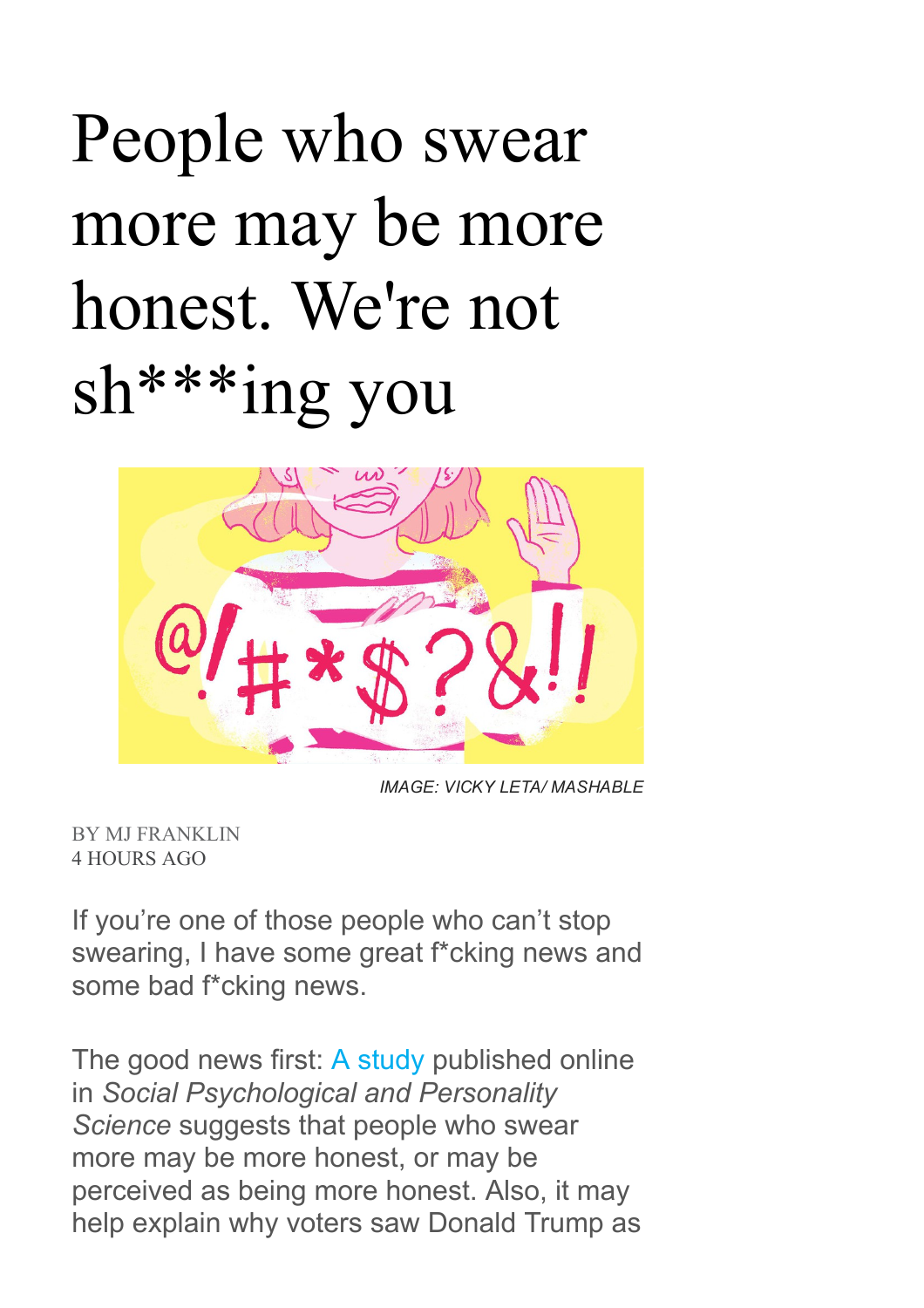more authentic and trustworthy compared to his opponent, former secretary of state Hillary Clinton.

## SEE ALSO: The [Complete](http://mashable.com/2014/09/11/swear-words-history/) F\*cking History of Swear Words

And now the bad news: that study is not conclusive and is nowhere near the final word on this topic.

Alright. Let's break this sh\*t down.

In the study, titled "Frankly, We Do Give A Damn: The Relationship Between Profanity and Honesty," researchers Gilad Feldman, Huiwen Lian, Michal Kosinski and David Stillwell explored the relationship between the volume of profanity usage and honesty, on both an individual and societal level.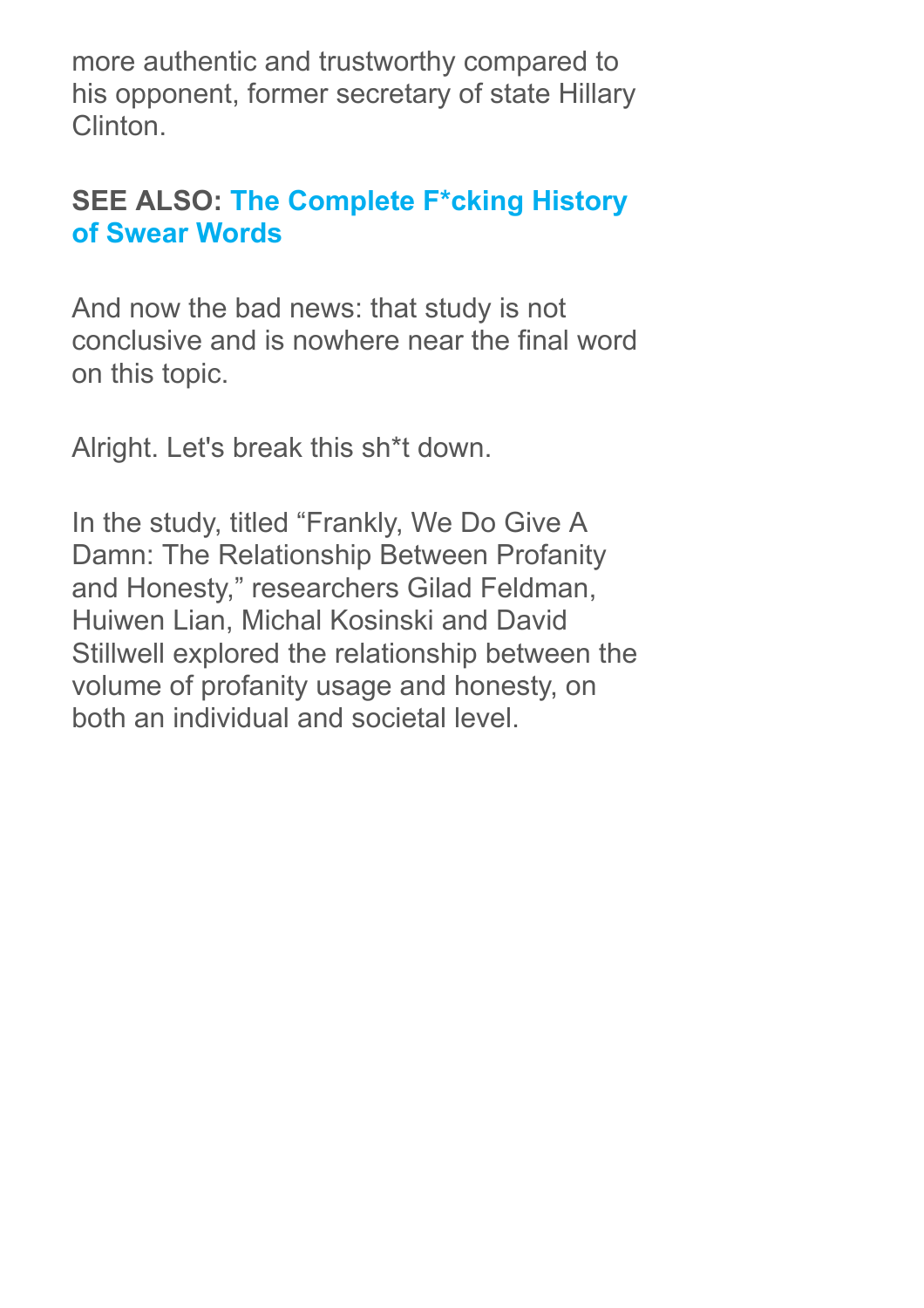The study was split up into three parts, one of which was conducted in a lab with users selfreporting profanity usage and honesty, another analyzing the profanity usage and honesty level in the posts of 73,789 Facebook users and a third part examining profanity usage on a societal level. More specifically, the third level looked at whether the statelevel use of profanity is predictive of statelevel integrity as reported by the State Integrity Index 2012.

And according to the study, profanity usage and honesty are linked.

"We found a consistent positive relationship between profanity and honesty," the researchers outline. "Profanity was associated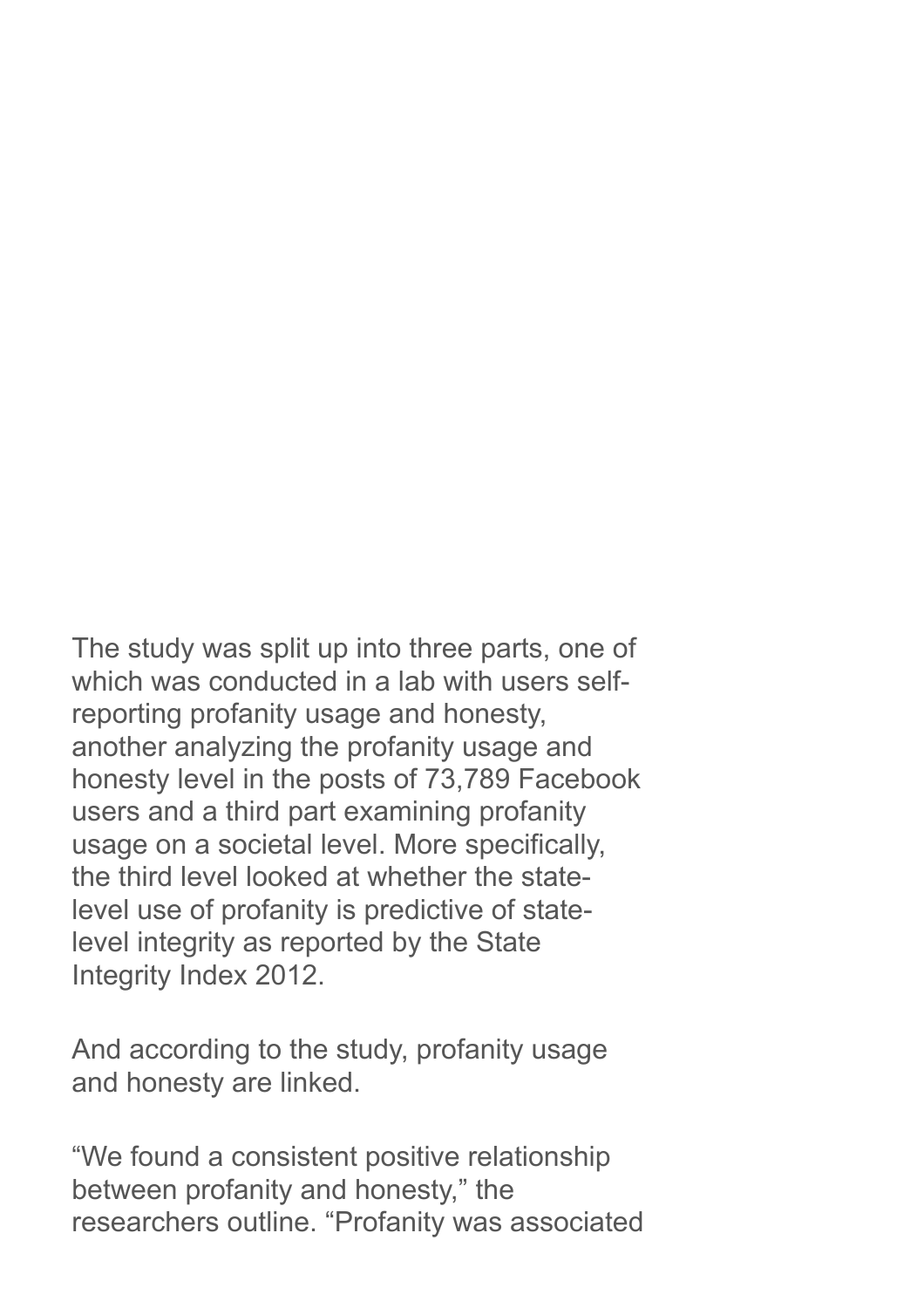with less lying and deception at the individual level, and with higher integrity at the society level."

"Profanity was associated with less lying and deception at the individual level, and with higher integrity at the society level."

Buuuuutttt... that doesn't actually tell us very much.

"Honesty in our article is mainly about the authentic genuine expression of the self in interactions with others," Feldman told Mashable. "We did not measure blunt unethical or immoral behavior, and therefore cautioned in the article that the findings should not be interpreted to mean that the more a person uses profanity the less likely he or she will engage in more serious unethical or immoral behaviors."

In other words, this doesn't mean that people who swear more are somehow better people than those who don't. This study simply suggests that people who swear more demonstrate more honest language patterns and are less likely to pad their speech with lies or misleading information.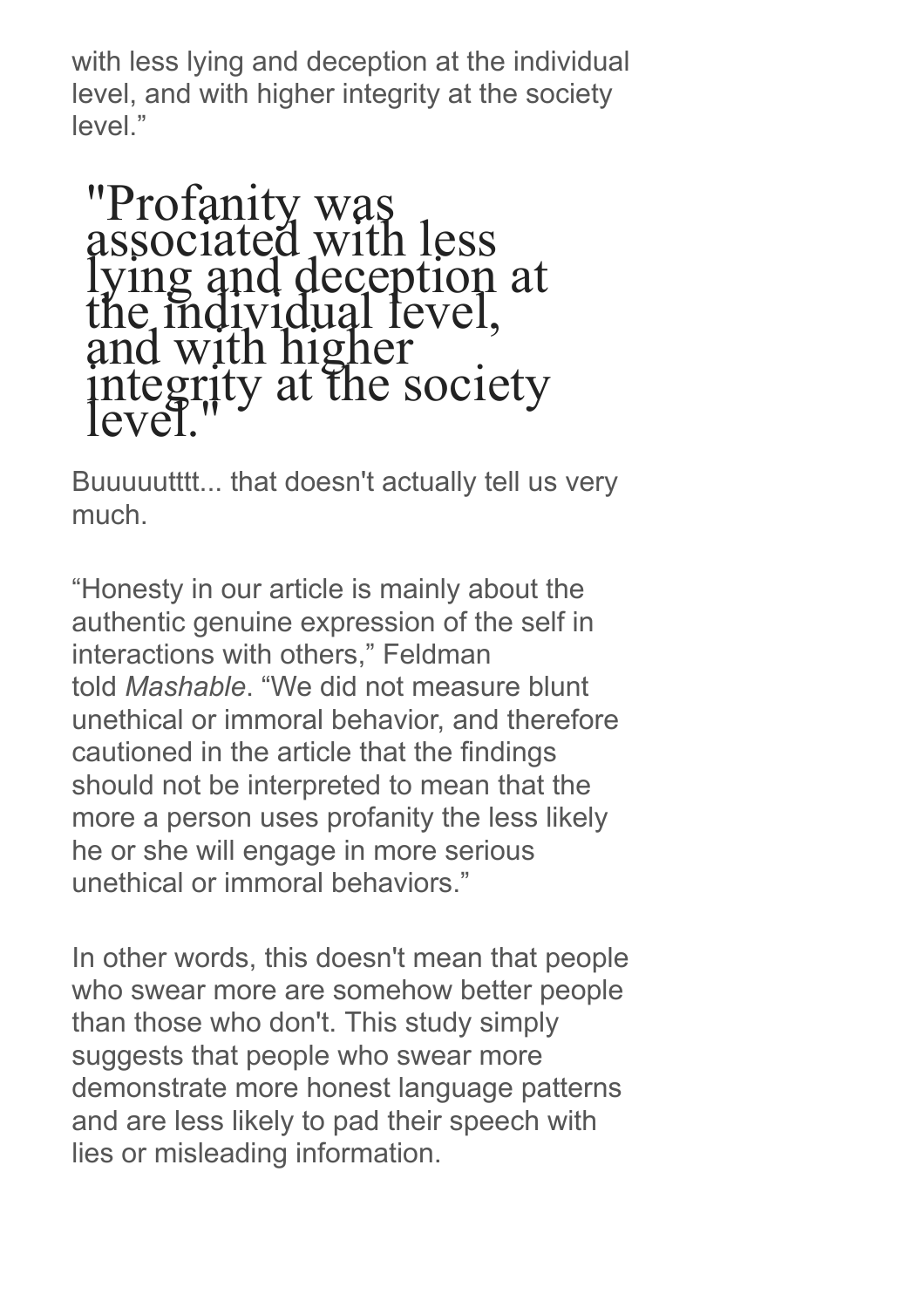Furthermore, the new research only examines the amount of profanity used. It does not take into account the varying levels of stigma associated with different types of profanity, with a variety of swear words carrying differing levels of taboo-ness.

"Different words having different impact or different degrees of being an obscenity," says Gregory Guy, professor of linguistics at New York University. "The various kinds of usages, for what purpose are you using it, whether you're using it as a noun or a verb or an adjective, all of those kinds of things might be fairly nuanced and that gets lost when saying, 'How much does a person swear?'"

According to Guy, profanity can be broken down into varying levels of taboo-ness.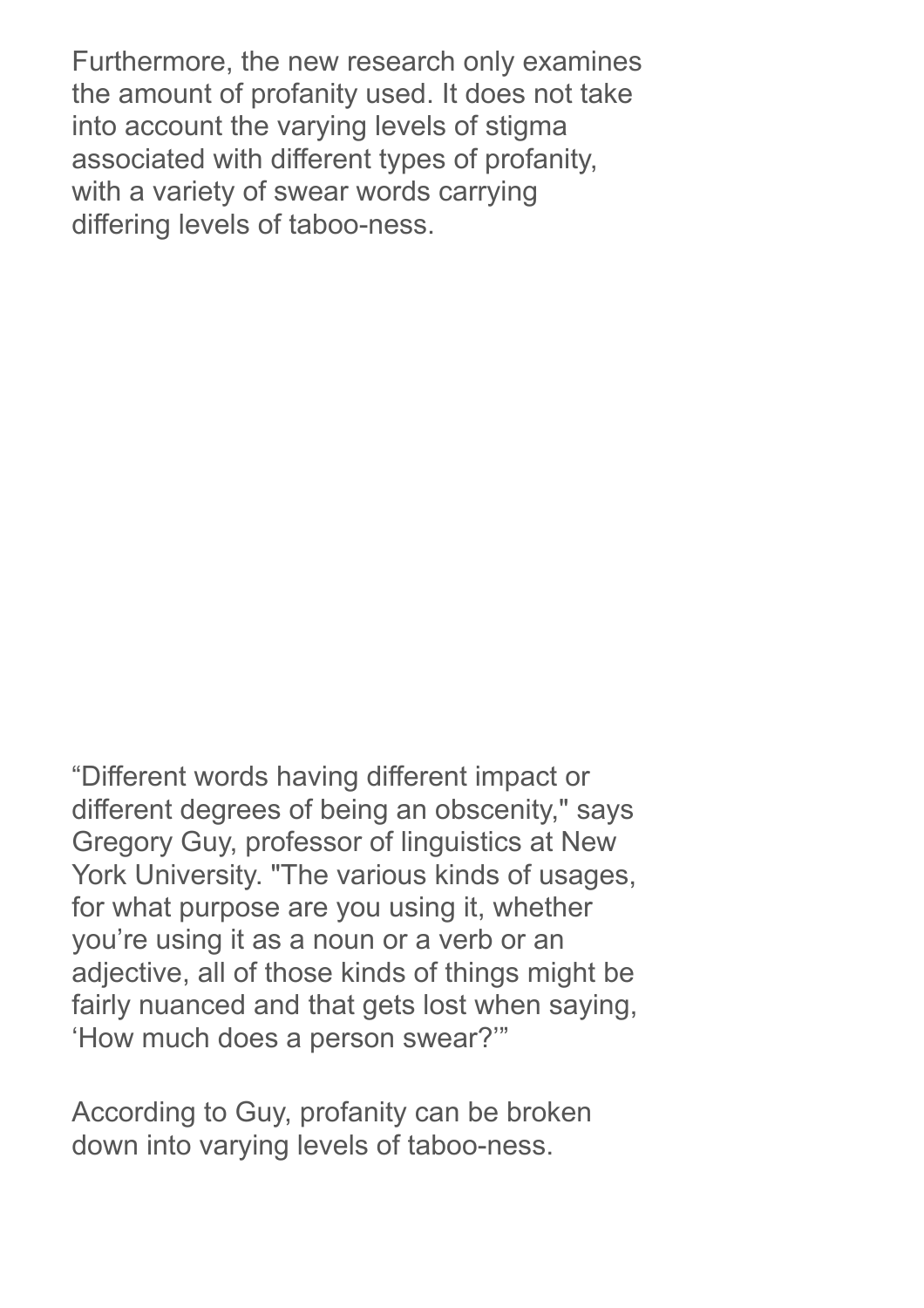Religion-based swears like "hell" and "damn" are more commonly used and considered to be less taboo while profanity based on obscene body parts tend to carry the most stigma. Simply counting the volume of profanity used — which can vary based on religion, location, etc — doesn't tell us as much in comparison to the type of profanity used.

## Counting the volume of profanity used doesn't tell us as much in comparison to the type of profanity used

"I think that the crucial thing is that treating it all as one thing — swearing or not swearing — is really a mistake," advises Guy, who was not involved in the new study.

## The Donald Trump implications

There is one important thing about profanity usage that Guy does think we need to pay close attention to though the perception that people who swear more are more honest. And we have a prominent example of that hypothesis with the election of Donald Trump.

"The idea that people construe swearing as a marker of authenticity — that's one thing out of that article I found fairly convincing," says Guy.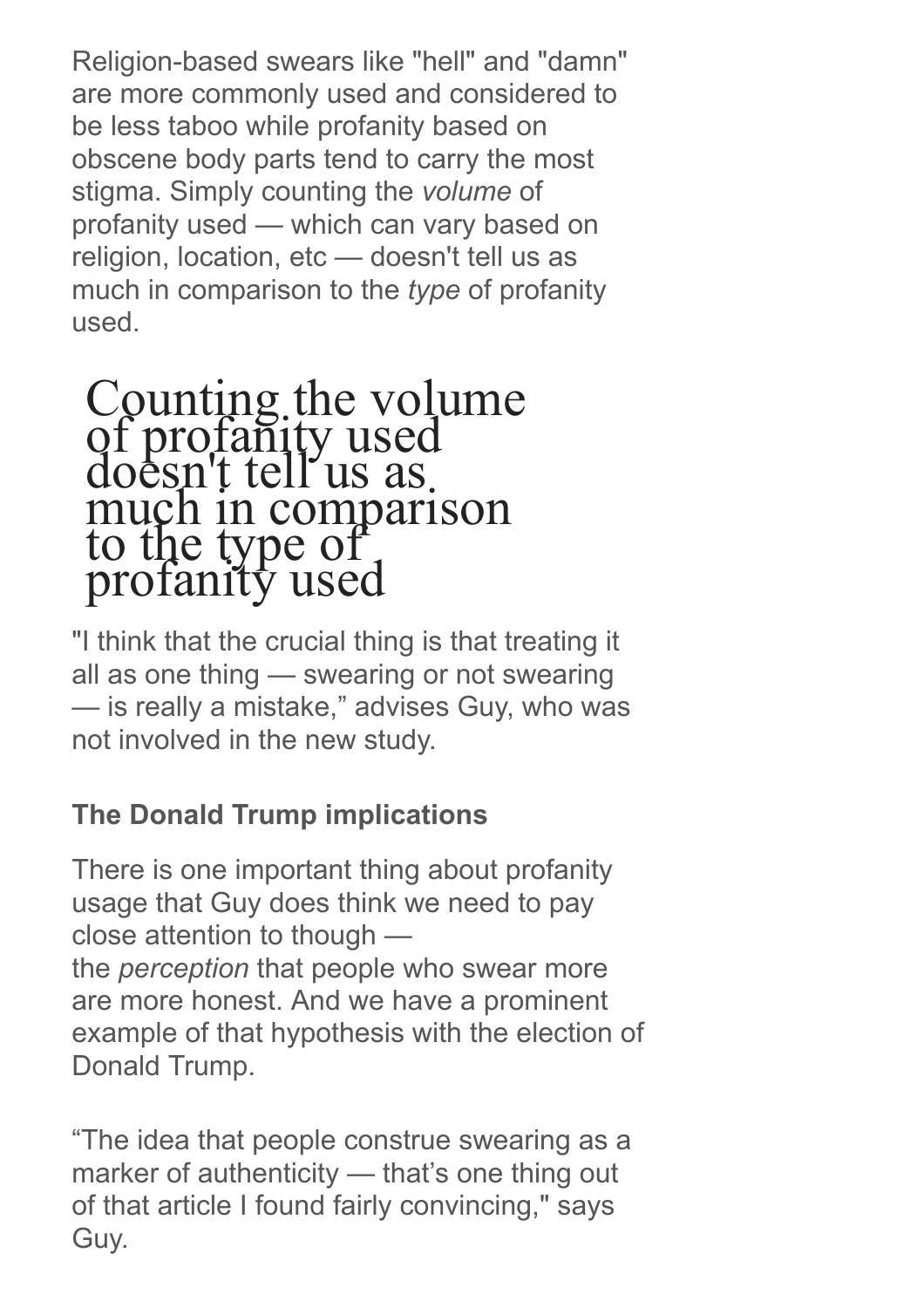"You've seen an example of it with Donald Trump. He says outrageous things, he talks about grabbing women by the p\*ssy, but he doesn't get nailed for it by a significant part of the electorate because he's got this persona of being plain spoken, not talking like a politician, saying what he thinks, not politically correct, etc. They think that's a sign of his authenticity. And the fact that he tells lies all the time doesn't seem to garner much attention. They think that the fact that he talks like that means he's speaking his mind."

Ultimately, though, this new research is just a start in the study of profanity. It's too early to make definitive conclusions about the relationship between honesty and profanity.

"The three studies are only a first step in the study of the relationship between profanity and honesty, as one article alone does not provide sufficient evidence for a definite conclusion on any topic," says Feldman.